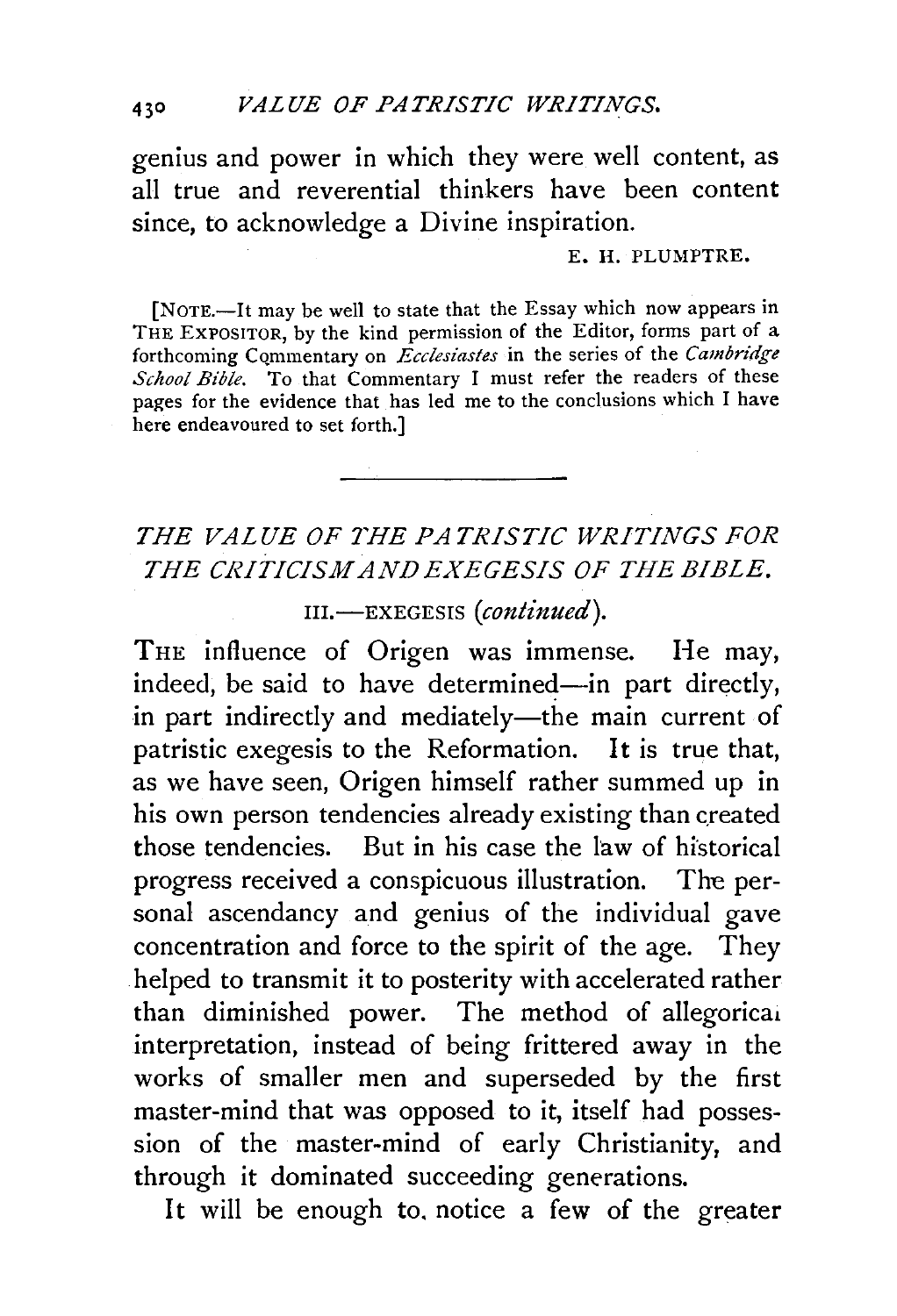names in this long procession of Origen's followers. In his own century he stands almost alone. Either the leaders of that century, like Cyprian, were men of action rather than men of thought, or else their exegetical works have not come down to us at all, or only in scanty fragments. At the beginning of the next century comes the next considerable exegete, Eusebius of Cæsarea, the historian. There is hardly a single branch of theological literature that this active and versatile writer did not touch. Of his commentaries, properly so called, which seem originally to have extended over many of the books of the Old and New Testaments, large portions of two have been preserved. These are upon the Psalms and Isaiah. In regard to the former Bishop Lightfoot writes : " This work stands in the first rank of patristic commentaries in point of importance, owing to its superior antiquity and its intrinsic merits. The historical bearing of the several . psalms is generally treated sensibly; the theological and mystical interpretations betray the extravagance common to patristic exegesis. The value of the work to ourselves is largely increased by the frequent extracts from the Hexaplaric versions, and by other occasional notices respecting the text and history of the Psalter. The author had this advantage over most patristic commentators, that he possessed some acquaintance with Hebrew, though not sufficient to prevent him from. falling into mistakes."<sup>1</sup> Dr. Lightfoot, however, acquits him of one of the worst of those that are usually attributed to him.<sup>2</sup> He adds that Eusebius had been preceded by Origen as a commen-

• *E.g.,* by Montfaucon; comp. Delitzsch, *Psa!men,* p. 37•

<sup>r</sup>*Diet. of Christ. Biog.* ii. p. 337·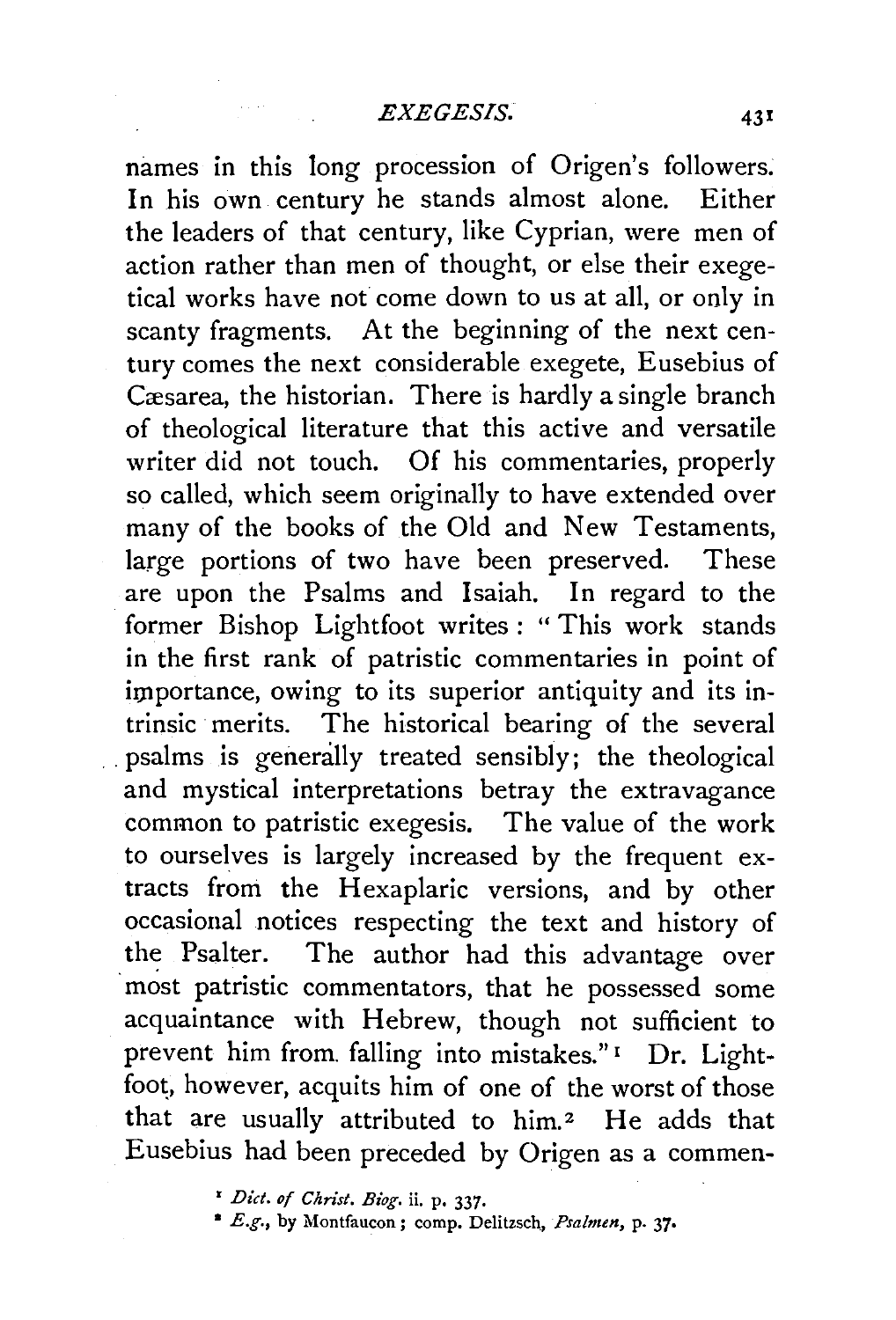tator on the Psalms, and that he was doubtless greatly indebted to the work of his predecessor. Delitzsch has a similar estimate, except that he lays rather more stress on the shallowness of the exegesis and the strained and arbitrary character of the allegories. The Commentary on Isaiah, in like manner, though professing to be historical, frequently falls into the allegorical strain of Origen: Jerome, however, who called attention to this, copies from it largely. Eusebius sometimes gives both Jewish and Christian traditions; *e.g.,* that Shebna, Hezekiah's secretary, became highpriest, and that Judas Iscariot was of the tribe of Ephraim.<sup>1</sup> There is no reason to think that these traditions are any more valuable than their date would lead us to suppose.

Not a few other writings of Eusebius, though not belonging strictly to the province of exegesis, yet contain a good deal of exegetical matter. The apologetic treatise, commonly known as the *Demonstratio Evangelica*, contains, according to Delitzsch,<sup>2</sup> "invaluable extracts from ·lost works illustrating the Book of Genesis." It also seems to contain glimpses at least of a truer conception of history than that which lies behind the allegorizing of Origen. The *Quastiones ad Stephanum et Marinum*, to which allusion has already been made, discuss some of the apparent discrepancies in the genealogy of our Lord, and in the accounts of the Passion and Resurrection. Though wanting in definiteness and decision of handling, this work also contains valuable extracts from lost writings-notably those of Julius Africanus, and in its turn became a quarry of material for later commentators.

• Lightfoot, I. *c.* • *Genesis,* p. 62. Compare Lightfoot ut *sup.* p. 331.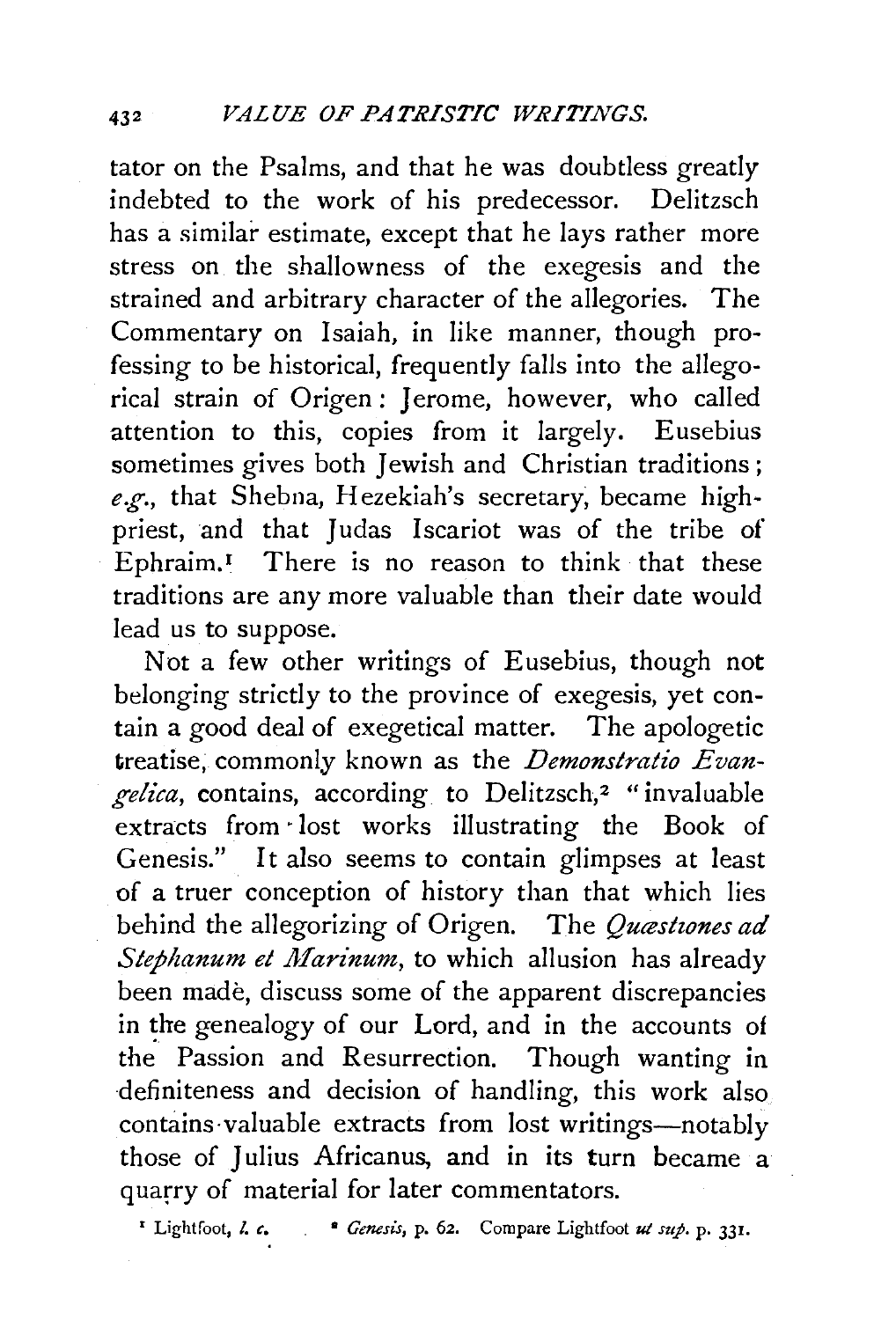Eusebius held, on the whole, a hesitating position; but there can be no doubt that he was a disciple of Origen both for good and for evil. It was from Origen that he derived that wide interest in learning which has been the means of preserving to us so many precious relics of antiquity. It was the critical labours of Origen that he, with his friend Pamphilus, did all in his power to disseminate. And from Origen, too, he inherited that allegorical method which is the weakness of his own exegetical efforts as it had been of his masters. Not content with following Origen, he went back also to Philo, and not only quoted frequently from his writings, but has many coincidences with him in doctrine and interpretation. These are found especially in the two works, *Prceparatio* and. *Demonstratio E vangelica.* <sup>1</sup>

The fame of Athanasius was won on other fields than that of exegesis. He left a short *Exposition of the Psalms* of no great value, in which the interpretation of Hebrew words and names is said to be wholly taken from Philo. Delitzsch,2 however, speaks highly of his *Letter to Marcellinus,* also upon the Psalms, containing a classification of their contents, a discussion of their titles, &c. It is not surprising to find that the Old Testament is largely used as supplying proofs of doctrine.

Another conspicuous instance of the influence of Origen is seen in the "Cappadocian triumvirate"-Gregory Nazianzen, Gregory N yssen, and Basil. Of these the last is, from our present point of view, in every way the most important. His *Hexaemeron*-a series of nine homilies on the Six Days' Work of Creation-had a high reputation throughout antiquity.

<sup>&</sup>lt;sup>1</sup> See Siegfried, *Philo v. Alexandria*, pp. 362-364. <sup>2</sup> Psalmen, p. 37. VOL. XI. 30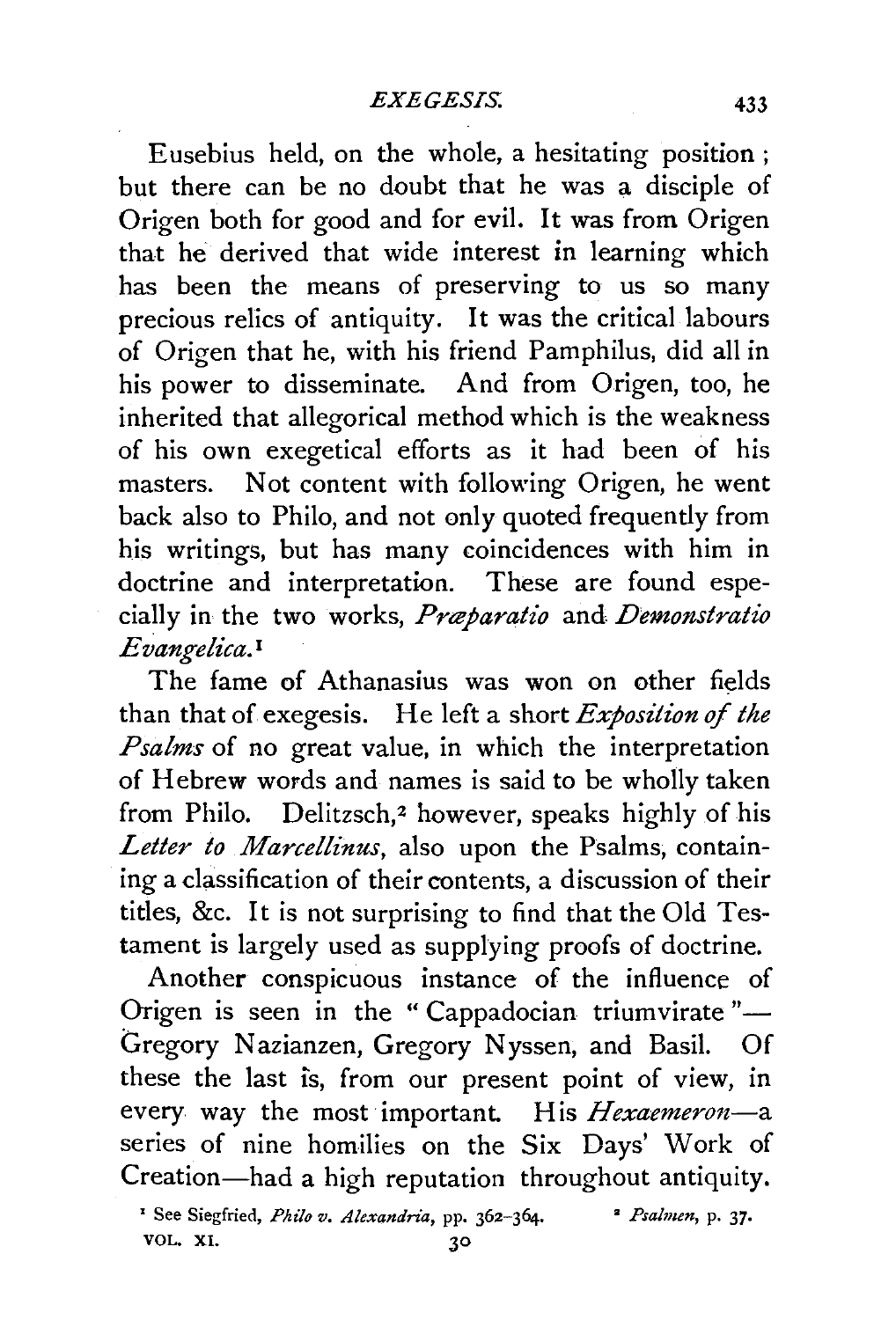sufferings of David and the Passion of the Son of David. In connection with this last correspondence Theodore uses a striking phrase, which clearly illustrates the nature of his theory. " Here," he says, "the holy David both describes the injury inflicted upon himself, and also delineates beforehand ( $\pi \rho o \delta u \gamma \rho a \phi \epsilon \iota$ ) that which was to fall upon the Lord by the community of their sufferings, priding himself upon it, and all but crying out with St. Paul, *'I bear in my body the brand-£ng-marks* (Ta *(ntryp,aTa)* of *the Lord* 'Jesus;~"' 1 This adaptation of the impassioned utterance of St. Paul to the Galatians (Gal. vi. 17) expresses very happily the idea that it is wished to convey. St. Paul's sufferings repeated those of Christ *after* the fact; those of David were a type or figure of them *before* it.

To a certain extent at least these ulterior references in the Old Testament Scriptures were intimated in those Scriptures themselves. The language used was too large for the historical circumstances by which it was called forth. The inspired writers spoke in "hyperbole" (*υπερβολικώτερον*); and this hyperbole was expressly designed by God to point out that larger fulfilment which in due time it was to receive. The Old Testament is the shadow of the New. The facts of the second explain and satisfy the adumbrations of the first.<sup>2</sup>

When we come to look back over this theory, and to judge it no longer by the relative standard of other theories current at the time, but by the positive standard of the best that is known and thought now, we may well ask whether it is not wonderfully near the truth. It seems to need only the additional

' Merx, *Joc!,* p. 130. • *Patrum Nova Bibliotkeca,* iii. p. 455·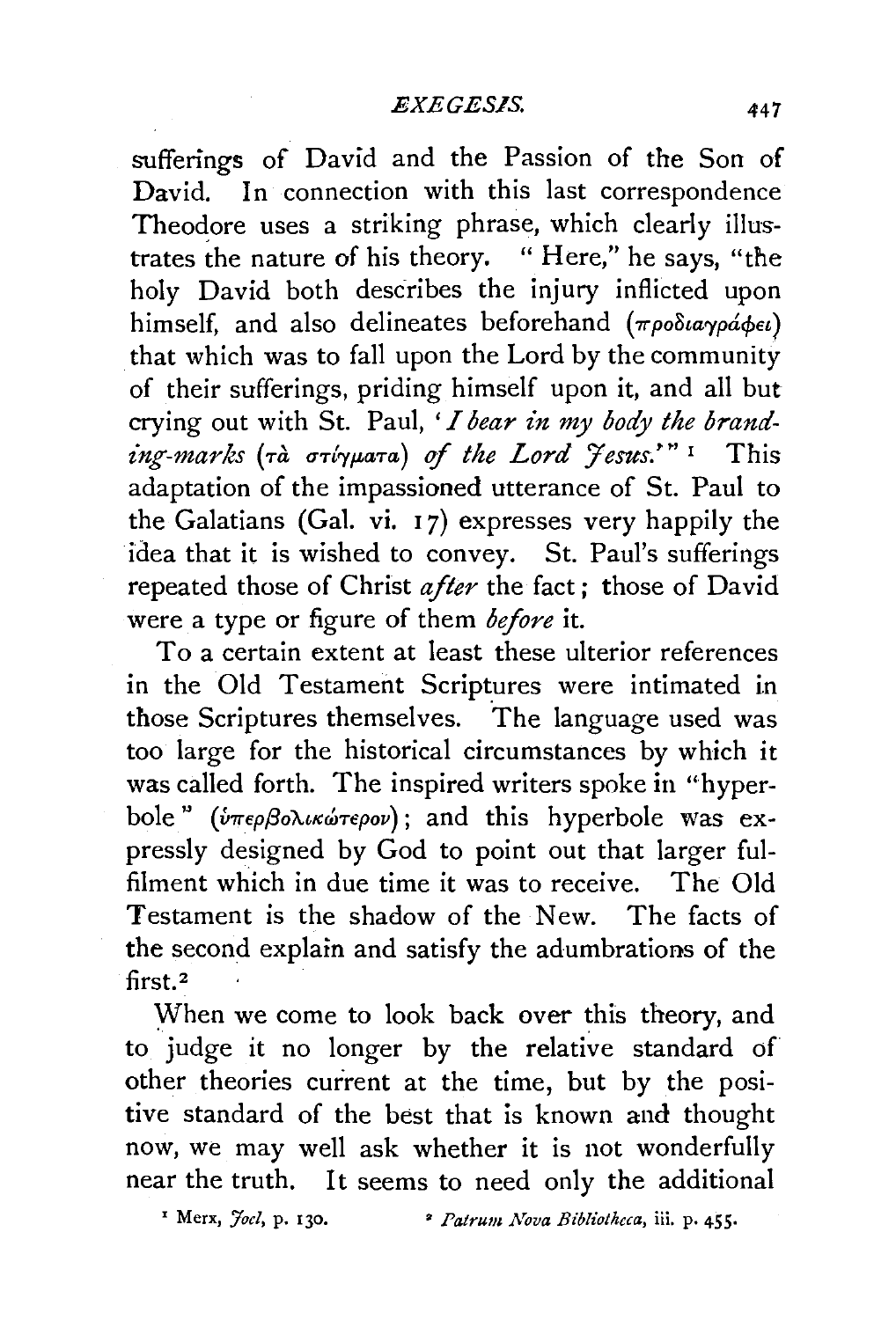conception of an organic growth to make it very nearly complete. Theodore perhaps thought too much of the Old and New Testaments as containing two parallel series of events, forcibly moulded into conformity to each other by Almighty Power. Think of them as successive rather than parallel, as bound the one to the other by the laws of a gradual development, all foreordained by Him without whom not a sparrow falls to the ground, and we shall perhaps be as near to the purport of the Hebrew prophecy as we are likely to be able to come. God has revealed Himself "in many portions and in many ways," but all his different self-revelations are connected together by the same law. He has ordained, in his inscrutable wisdom, that forgiveness shall be wrought out by suffering-even vicarious suffering; and whether this law is exemplified in a nameless Psalmist, or. in the Servant of Jehovah, the ideal Israel, or in the Son of God Himself, it is still the same law. The sublimely pathetic descriptions which psalmist or prophet, deeply moved by the Holy Spirit, consecrated to the one may fitly be transferred to the other. The theocracy which God founded visibly under the Old Covenant is a true type and symbol of that which He founded spiritually under the New. Things which proceed from the same Author, working to the same ends, must needs bear a like impress of their origin. We may safely apply to· them the analogies of external nature. The functions and organs that exist in a rudimentary form in the one are seen in a mature and developed form in the other. We do right to look back and to see the end in the beginning. We do right to let the finished work throw light upon the design of its earlier stages. The teleo-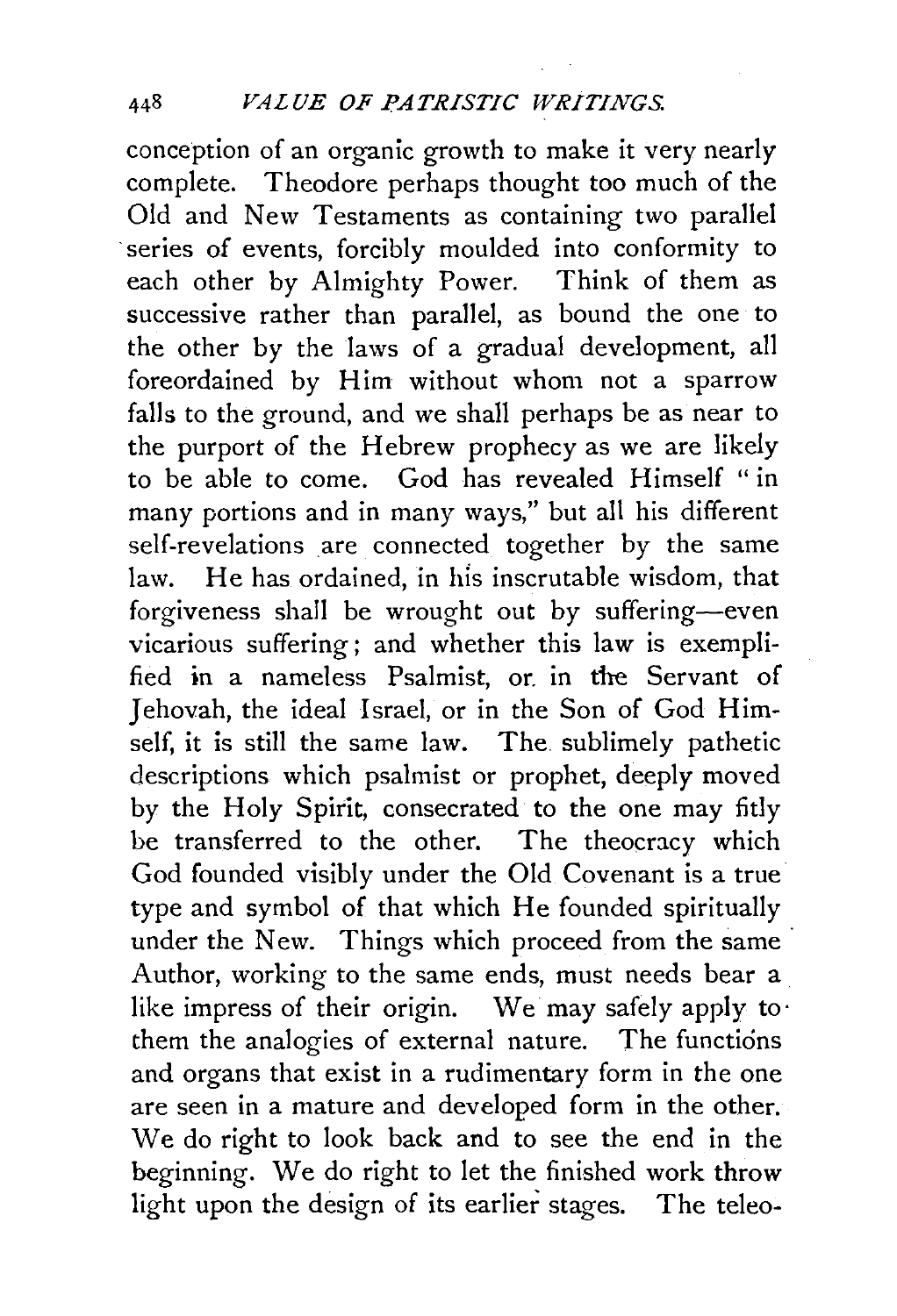logy which some have thought to banish from belief permeates the whole both of the spiritual and the natural world from one end to the other. One mighty design of infinite wisdom runs through it all. No wonder that the different parts are linked each to each by a multitude of coincidences. The coincidences are far from being accidental. They are the marks of the presence of God. It is his presence and his neverfailing direction which called them into being; and when He, through his servants, appeals to them, can we do otherwise than gladly assent to the appeal ? Prophecy is at once an expression of things present and a' type of things future-not of *any* series of things, but of those which belong to the same Divine scheme. And it is because the prophet is gifted with a peculiar insight into the nature of that scheme, because he is conscious of its grand proportions, because he has obtained a sure grasp of its innermost laws, because he foresees for it a future development far in excess of the circumstances of the moment, that his language rises to such lofty heights and spans over the ages which intervene between the original utterance and its fulfilment. It is truly said that prophecy converges and meets in Christ. He was the perfect and complete embodiment of that which had been hitherto seen as "in a glass darkly." In Him those principles of .God's working to which the prophets had been permitted to penetrate received their ultimate satisfaction. The ideal King whom they foreknew took flesh and was born into the world. Like the true Servant of Jehovah, He would not strive or cry, or break the bruised reed or quench the smoking flax. Like that ideal person, He too must bear the iniquities of the VOL. XI.  $3<sup>T</sup>$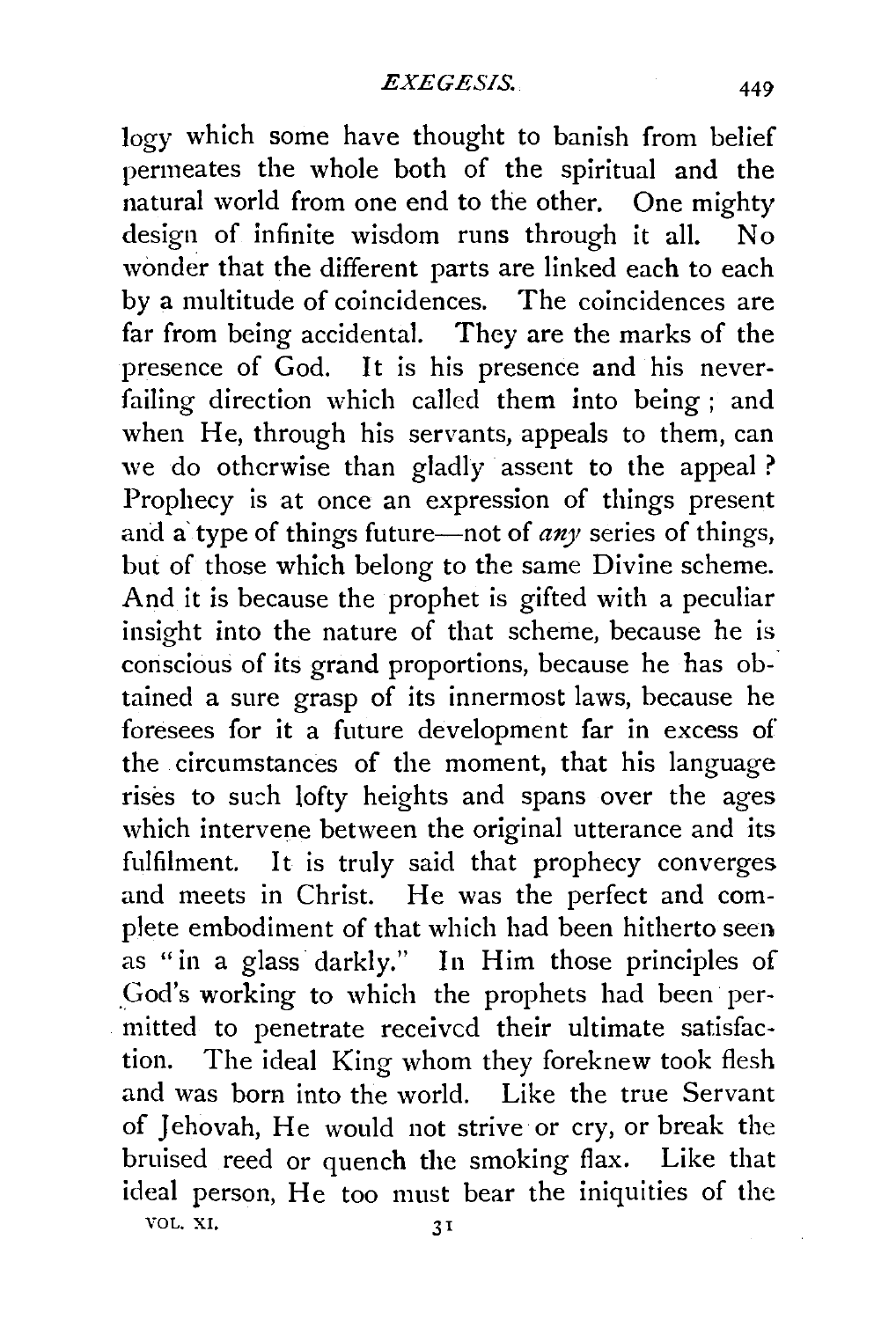people and suffer for their transgressions. Even in minute particulars it behoved Him to be made like to those whom God had sent before his face. He too was to enter into Jerusalem upon an ass, in token of his peaceful dominion. He too was to be sold for the price of a slave. He too was to bear the "stigmata" which, both in the past and in the future, were to derive their significance from his. It was not that prophet or psalmist saw with the mental eye a figure nailed upon a cross in a certain precise place, at a certain precise hour and day and year; but they truly knew that God would raise up to Himself a great Deliverer, and that when that Deliverer came, an inevitable law of God's own making demanded that He should suffer and die, and that this very process of suffering should both "draw all men unto him" and be the means of taking away the load of their sins. Whether this conception of prophecy be a complete one or not I am not prepared positively to affirm; but, at all events, it is not far from that which was held by Theodore of Mopsuestia some 1500 years ago. When prophecy comes to be analyzed into its elements, the most essential of these would seem to be four : Type, Providence, Idealism, and Organic Growth--the typical relation of events in one part of the Divine scheme to events in another part of the same scheme ; the providential determination of this inner harmony ; the enthusiastic outlook of inspired men to more complete correspondences with the Divine laws in the future than in the present ; and the tendency (itself divinely ordained) of an earlier series of events to contain within itself the germs of a later series. If this be so-if these four are really the main elements in prophecy,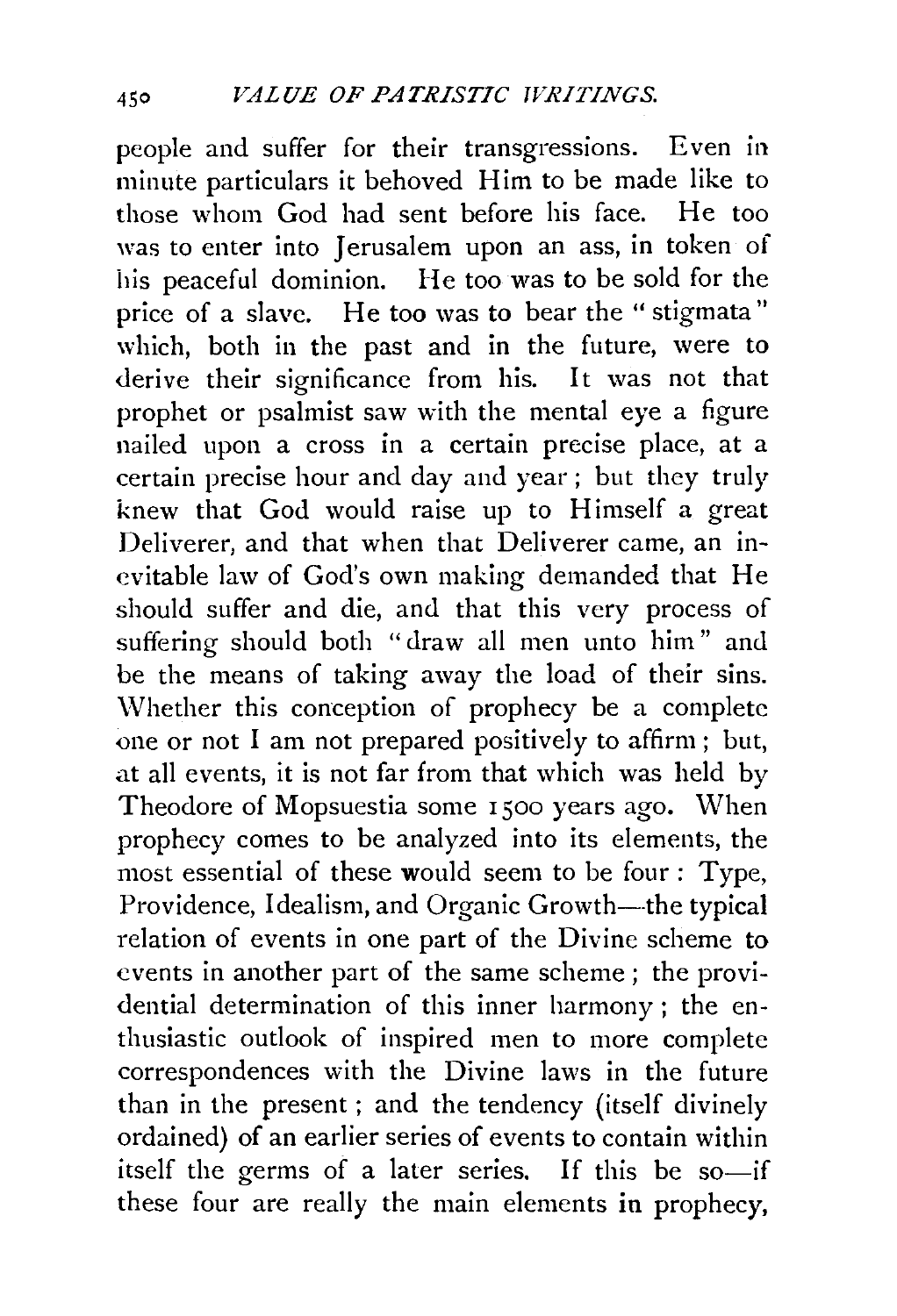then three at least of them Theodore may be said to have distinctly anticipated.

In dealing with the New Testament there was at -once less room for originality in broad general views and more room for sagacity in the treatment of detail. Here too Theodore was not subject to the drawback of his ignorance of Hebrew, while his conception of the requirements of Greek philology was much less inadequate. We are therefore prepared to find the positive value of Theodore's work in this field decidedly higher. Nor, in spite of the diminished opening for novelty of idea, does the peculiar "modernness" of Theodore forsake him. If we compare, for instance, Theodore with Origen, we shall see what advance has been made in defining the *form* of a commentary, and .how much nearer is the approach to that which obtains in our own day. If we deduct the elaborate learned ..apparatus which is the result of the accumulation of «:enturies, and which some of the most eminent of modern commentators themselves dispense with, or at least conceal, the simple outline of the commentary is ·very similar. Theodore began with an introduction, ·sometimes longer, sometimes shorter, dealing with the :same sort of subjects that an introduction would deal :with now. Thus, in his commentaries upon St. Paul's Epistles (ten of which have come down to us in an 'imperfect Latin translation) he is careful to note the position of affairs in the Church to \vhich the Apostle :is writing ; he shortly characterizes the letter, occa- :sionally compares it with other Epistles, and gives a brief summary of its contents, and occasionally also ~not always) he indicates the date at which it was written. A fair example of Theodore's method may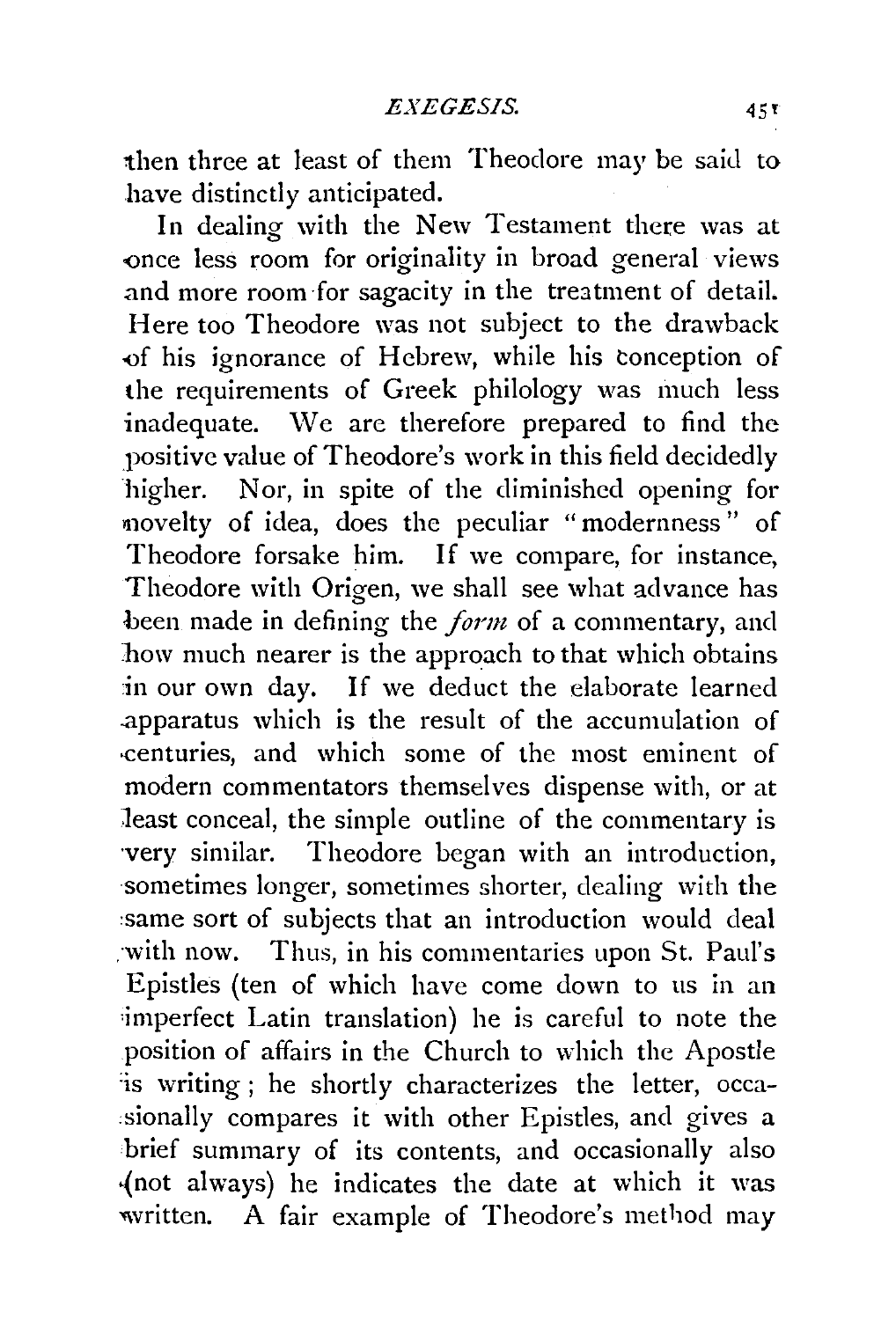be seen in the opening sentences of the introduction to the Epistle to the Galatians, of which the following may be taken as a paraphrase. " The blessed Apostle Paul, in the course of his missionary labours,. had visited the Galatians, and had so enlightened them by his teaching (through the grace of the Holy Spirit} that they were not only baptized, but also received the gift of the Holy Spirit, like other converts to-Christianity. But certain Jews who professed the same faith, moved by a misguided jealousy, were doing all they could to induce them to observe the Mosaic law as well. Indeed, if the arguments of the two Epistles. were carefully compared, that to the Galatians would be found to agree in very many respects with the Second Epistle to the Corinthians. . . . These Judaizers. then came to the Galatians, denying St. Paul and seeking in every way to enforce the precepts of the law, asserting that faith in Christ would be of no avail unless those precepts were kept, and arguing that the blessings promised in the law were expressly attached to its observance, to neglect which was certainly to· incur the judgment of God. They also urged that all the Apostles who had been in immediate attendance· upon Christ strongly maintained the due observance· of the 'law." $I$ 

It will be admitted that this shews a just estimate of the Judaizing party in Galatia, that its radical antagonism to St. Paul is clearly understood and its. general character well brought out. Theodore also. makes a distinct point in observing the resemblance·

<sup>&</sup>lt;sup>1</sup> *Theod. Episc. Mops. in Epist. B. Pauli Commentarii*, vol. i. pp. 1, 2. I am<sup>,</sup> indebted to the kindness of the Rev. H. B. Swete, the editor, and of Mr. C. J. Clay, of the Cambridge University Press, for the privilege of using advanced; sheets of this admirable edition, which will no doubt shortly be made public.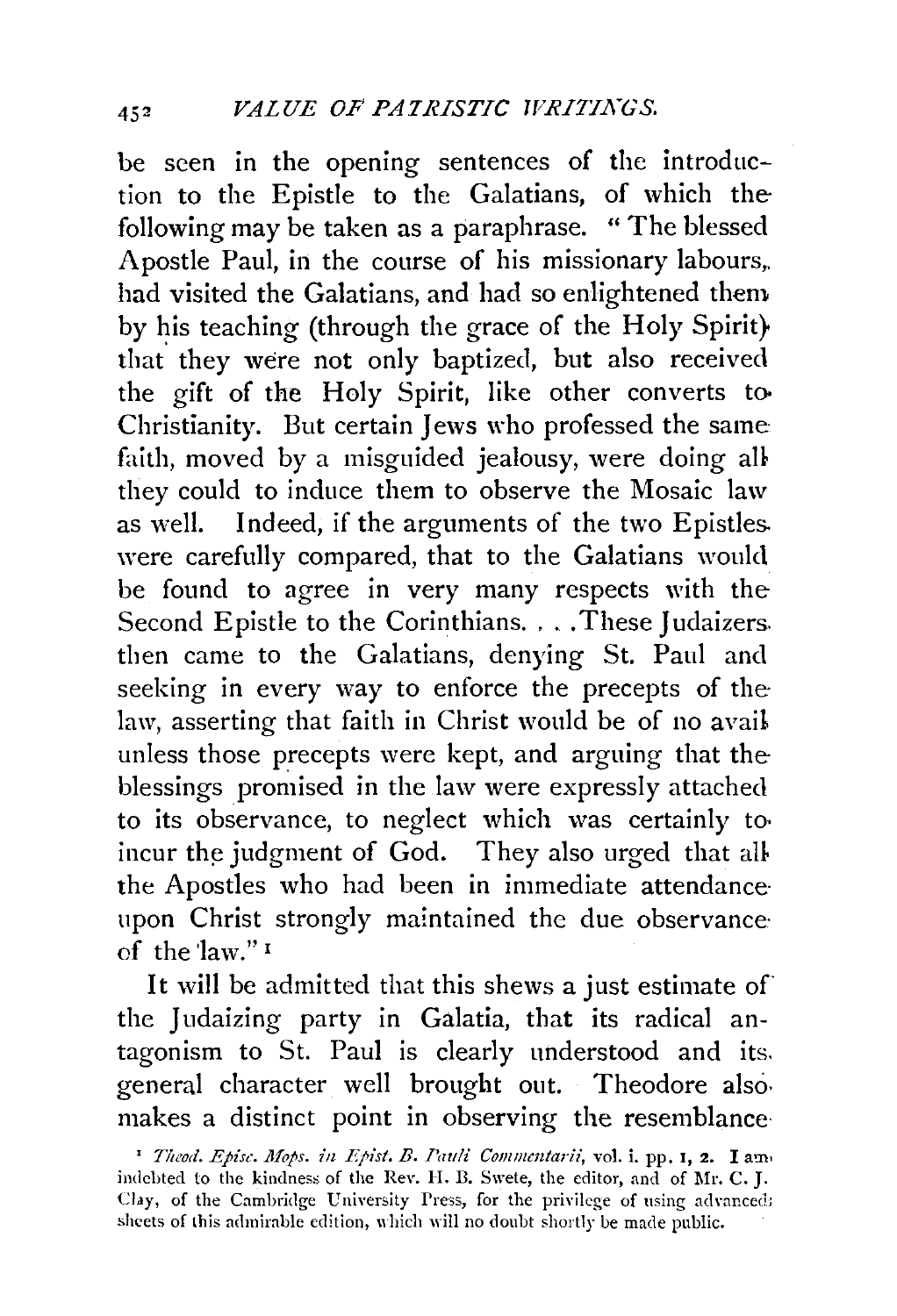between the Epistle to the Galatians and the Second Epistle to the Corinthians. In like manner he works -out with some elaboration a parallel (which is not .altogether imaginary) between Ephesians and Romans, though here he can hardly be said to pursue the subject much below the surface, and though he is misled at the ·outset by inferring from the fact that St. Paul speaks ·of having *heard* of the faith of the Ephesian Christians that he had not yet visited them. This of course leads to quite a wrong idea as to the place of the Epistle in the series of St. Paul's letters, though Theodore demolishes effectively and well, on historical grounds, the strange notion which he found current that the Ephesian Church had been founded by St. John. The inference which is wrong in the case of Ephesians is of course right in regard to Colossians. Theodore notes the presence in the Colossian Church of the Judaizing teachers, but he fails to discriminate sufficiently between these and the earlier type that had invaded Galatia. Philippians he rightly assigns to the first Roman imprisonment and to the reign of Nero.

In the commentary proper the most striking feature is a running paraphrase, extending from the beginning -of each Epistle to the end, in which the greatest care is taken to trace the links of connection in the thought. In this Theodore shews much logical acumen, a quality which, in the patristic commentaries, is rather too apt to fall into the background. It need hardly be said that he is not always equally successful. The paraphrase is accompanied by notes upon the grammar, to the broken character of which Theodore several times calls attention, occasionally by notes upon the force of particles, and more frequently by examinations, in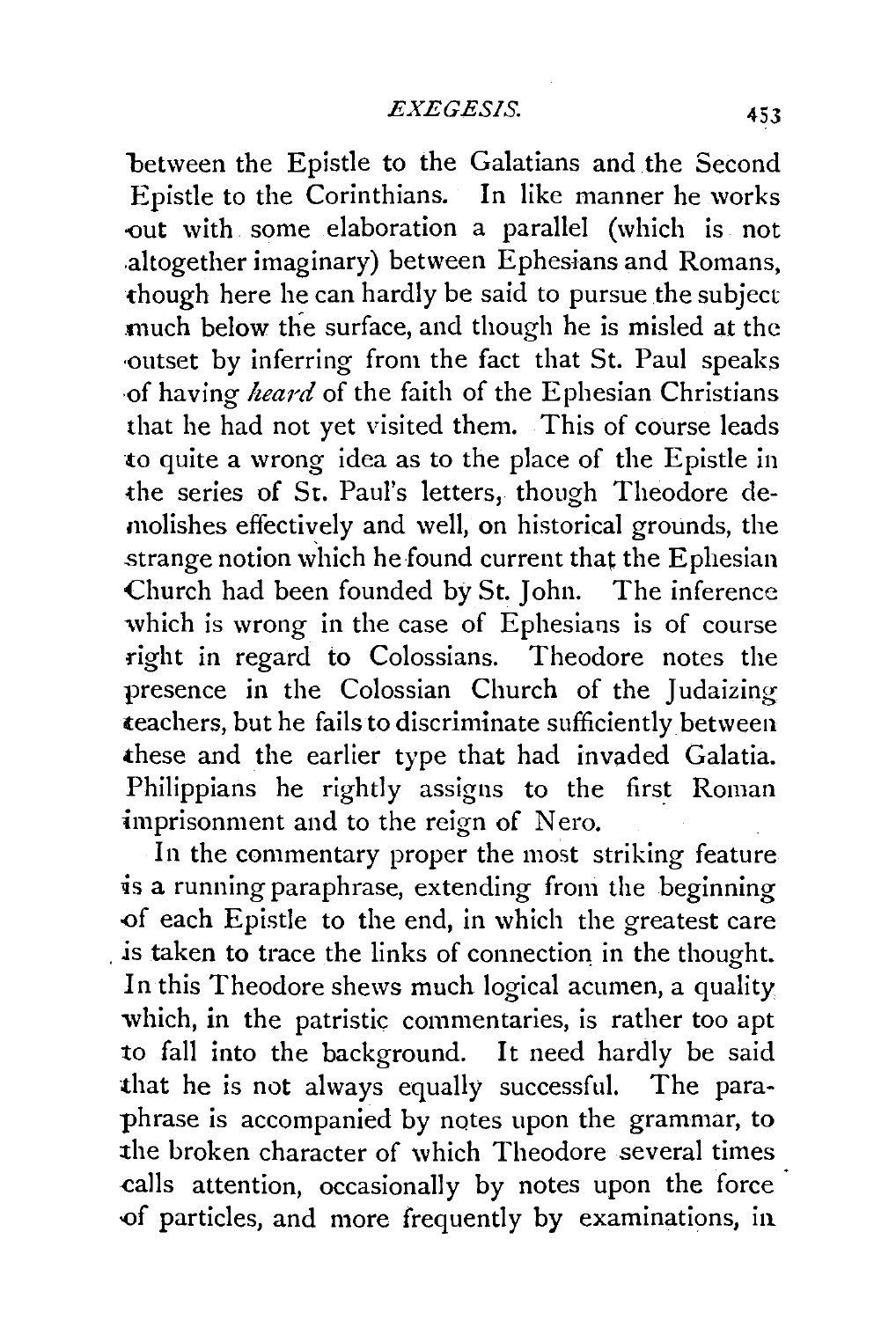which the logical character is again conspicuous, of the meaning of single words.<sup>1</sup>

The fuller illustration of Theodore's style of commenting must be reserved, but a single specimen may be given of what he is when at his best. The following is his note on Philippians i. I, which runs thus in the Authorized Version : " Paul and Timotheus, the servants of Jesus Christ, to all the saints in Christ. Jesus which are at Philippi, with the bishops and deacons." There is a question as to whether the phrase, " with the bishops," should not be rather " eobishops," of which it will be seen that Theodore takes. notice. " This," he says, " is the preface of the Epistle. He associated Timothy with himself, because he had once sent him into Macedonia with Erastus, and because he was known to them. It is also to be remarked that he called *bishops* those who are now called. presbyters, giving them this name ; for it was not therule that there should be in a single city many of those who are now called bishops, just as, indeed, in ancient. times it was not every city in which there were those who fulfilled this function at all. But, speaking of bishops, he immediately afterwards made mention of deacons. He certainly would not have left out presbyters and spoken of deacons their inferiors. But this will be the better understood by reference to what is written to Titus, where he says : '' *That thou shouldest*  ordain elders (presbyters) in cvery city, as I appointed *thee,-* and adding what kind of elders, *a bishop,* he says,. *must be blameless,* clearly giving the name 'bishops'

<sup>&#</sup>x27; For a complete account of the "style and exegetical worth" of Thcodore's. Commentary on St. Paul's Epistles, the reader may be referred to the section. with this heading in the Introduction to Mr. Swete's edition above mentioned. pp. lxiii.-lxxi.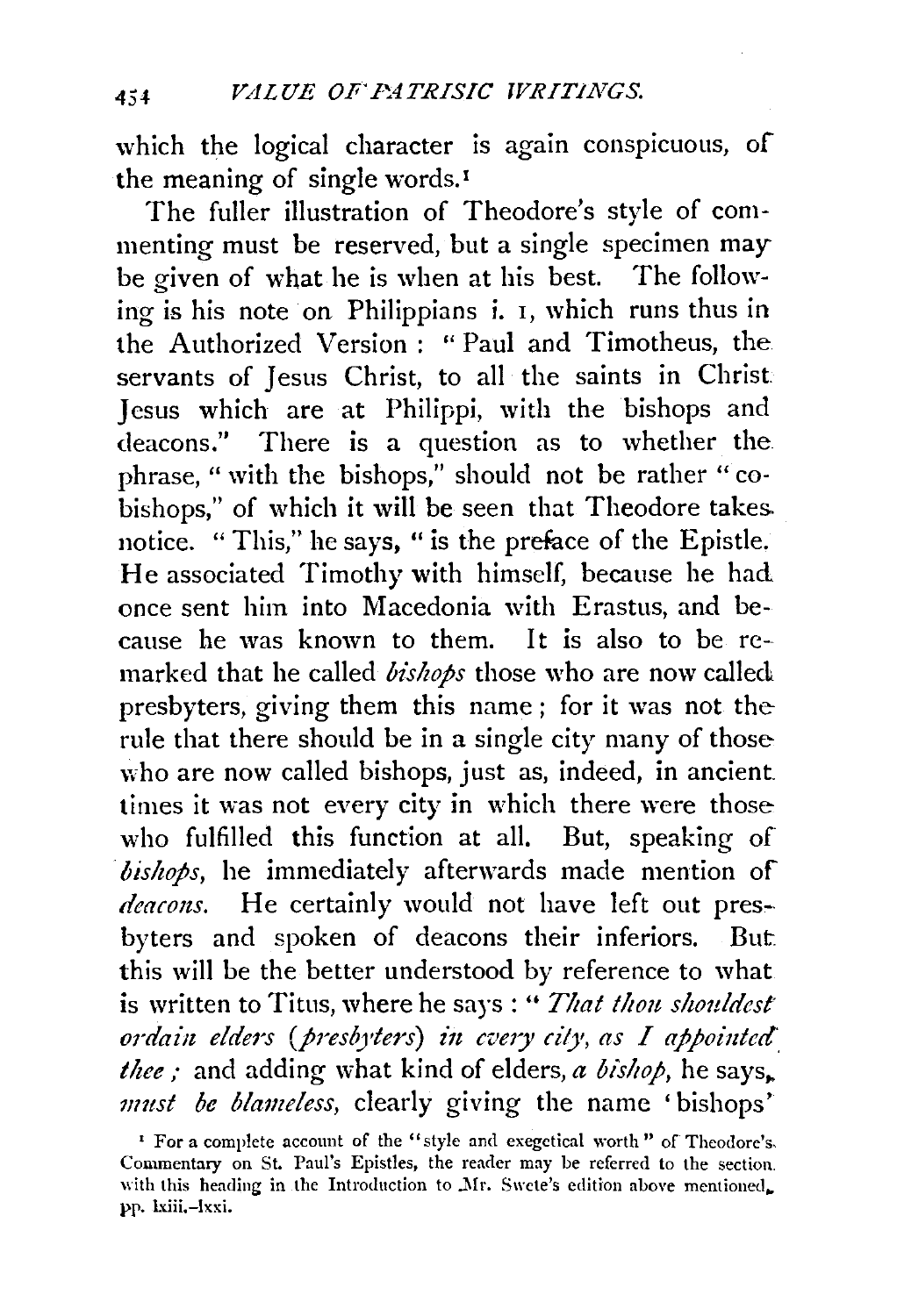to presbyters. It must be noted further that *he says with the bishops* [as if *eo-bishops],* not, as some have supposed, in the same way in which we are accustomed to write *eo-presbyters.* For he did not use the *u'ith*  in reference to himself in the sense *co-bishops of ours*, but in reference to his phrase, *all the saints in Christ Fesus, that the sense might be to all the saints which are at Philippi, with the bishops and deacons there, not* simply mentioning their names, but as if his discourses about humility were especially suited to those whose duty it was to teach others, and as an example to the rest themselves to practise what was right." In other words, the Apostle does not speak of " $co$ -bishops" (or presbyters), placing them upon the same level with himself, but he rather merges them with the rest of the Church, in order to set, in their case, an example of that humility which it is a main object of the Epistle to teach. It may be said, perhaps, that this is to put too fine a point upon the text, but it will shew at least how fine and sharp are the distinctions which Theodore is capable of drawing; and his argument as to the meaning of this primitive use of the word " bishop" (an argument in which he is followed substantially by Theodoret) is at once masterly and decisive.

The style of Theodore shews a certain obscurity, which is partly due to his frequent use of parentheses and the length of' his periods, which are also some what monotonous in their cast and construction. These faults of style, his editor, Mr. Swete,<sup> $t$ </sup> thinks may be "in some measure the result of his restless overproductiveness," and in some measure too, perhaps, of his early training. And "yet," he adds, "I am disposed

<sup>1</sup> *Introduction*, p. lxv.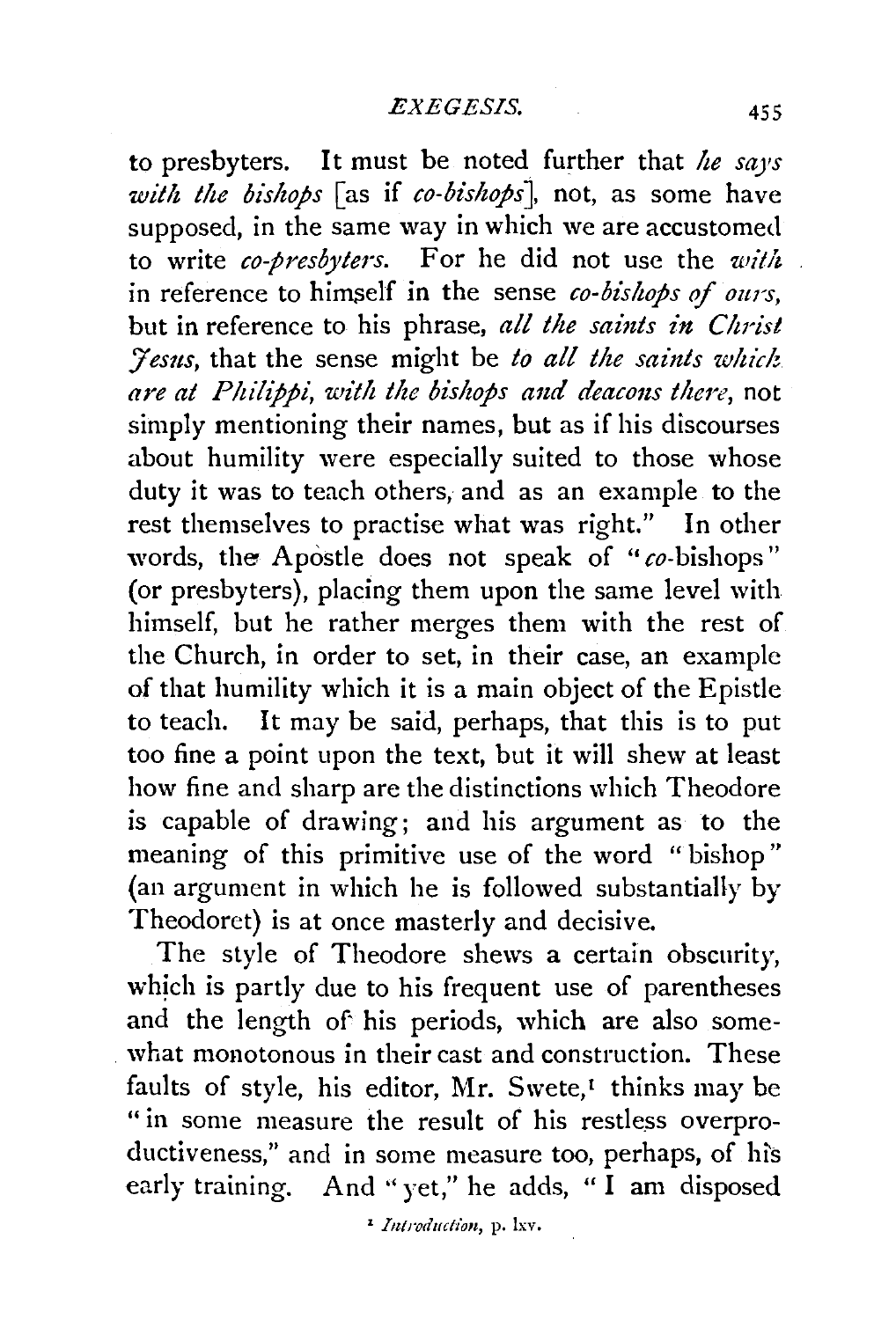to look for the principal cause of our author's peculiar manner in the character and genius of the man rather than in his circumstances or education. An ardent and ingenious mind, possessed by a crowd of ideas, which it had hardly strength enough firmly to grasp, or thoroughly to work out; and, in spite of its originality and sincerity, haunted by occasional doubts as to the trustworthiness of its own conclusions, and a hazy uncertainty as to their exact scope and issue,<sup> $1$ </sup> would go far to produce a style of writing such as Theodore's critics have detected in his works. His literary faults were but the reflection of mental imperfections which, to some extent, vitiate his work as well as his style, his theology no less than the form in which it is cast. Yet they will easily be condoned by those who realize the fearless honesty, the prodigious industry, and the unquestionable power by which these defects are more than redeemed." Let me add to this testimony yet one more : "Though much marred by an indifferent Latin translator, this commentary" (that on the Galatians) "is inferior in importance to the works of Jerome and Chrysostom alone among the patristic expositions now extant. Theodore was a leader of religious thought in his day, and as an expositor he has frequently caught the Apostle's meaning where other commentators have failed." 2

And yet, great as was Theodore's influence and reputation in his own day, he did not leave a permanent mark upon the Church. His writings were thought to countenance the Nestorian heresy, and so fell under suspicion. His one eminent scholar, Theodoret, drew

<sup>&</sup>lt;sup>1</sup> Is not this a shade too strongly expressed? Is it, for instance, quite consis:ent with what is said-and rightly said-about the confidence of Theodore's tone on p. Ixxvii? <sup>2</sup> Lightfoot, *Galatians*, p. 226.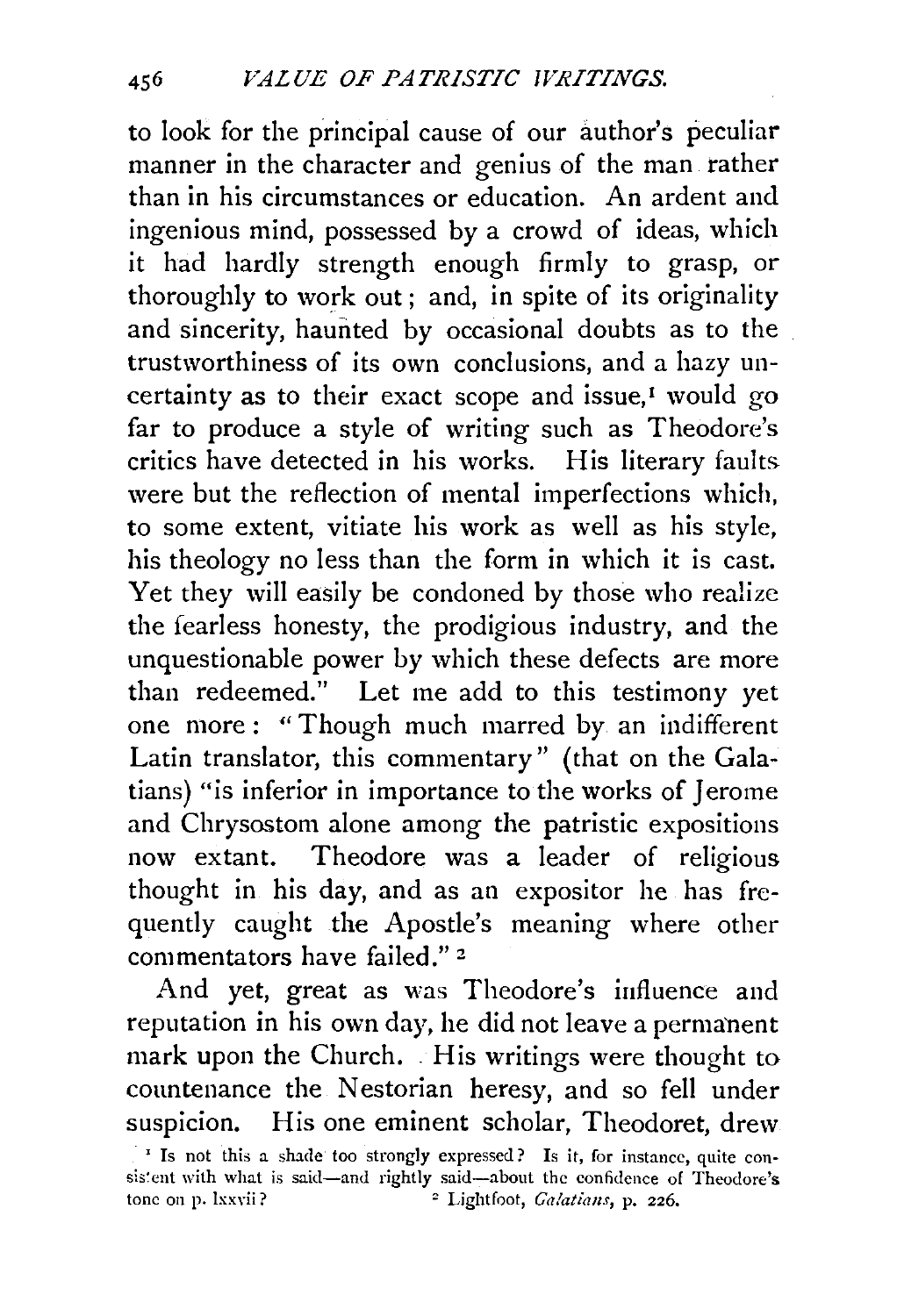back from the advanced positions which his master had taken up. This is especially evident in the way in which he deals with the Messianic prophecies. Even to the allegorists he makes not inconsiderable concessions. In his hands Theodore's system loses its logical consistency.<sup>1</sup> For the rest Theo loret had many of the excellences of an expositor.  $\cdot$  His commentaries on St. Paul are superior to his other exegetical writings, and have been assigned the palm over all patristic expositions of Scripture. For appreciation, terseness of expression, and good sense, they are, perhaps, unsurpassed; and if the absence of faults were a just standard of merit, 'they would deserve the first place ; but they have little claim to originality, and he who has read Chrysostom and Theodore of Mopsuestia will find scarcely anything in Theodoret which he has not seen before. It is right to add, however, that Theodoret himself modestly disclaims any such merit. In his preface he apologizes for attempting to interpret St. Paul after two such men 'who are luminaries of the world :' and he professes nothing more than to gather his stores 'from the blessed fathers.' In these expressions he, doubtless, alludes to Chrysostom and Theo dore."<sup>2</sup> These few words draw in distinct lines the characteristic features of Theodoret. He is the typical " disciple " as compared with the " master," a representative of the generation next to a great man.3 With

<sup>&</sup>lt;sup>1</sup> See Specht, *Der exegetische Standpunkt Theodor's von Mopsu:stia und* Theodoret's. This clear and interesting little work is a Roman Catholic prize essay. 2 Lightfoot, *Galatians*, *l. c.* <sup>2</sup> Lightfoot, *Galatians*, *l. c.* 

<sup>&</sup>lt;sup>3</sup> Compare Swete (*Theod. Mops.* p. lxxviii.) : "His notes are usually good and pointed, but they are notes merely ; we desiderate in them the originality, the -courage, and in places the fulness and thoroughness of his master.. Theodore is *less* safe than Theodoret, less amenable to the restraints of authority, less terse in style, often less clear; but he is vastly the superior of the latter in genius and in expository power"